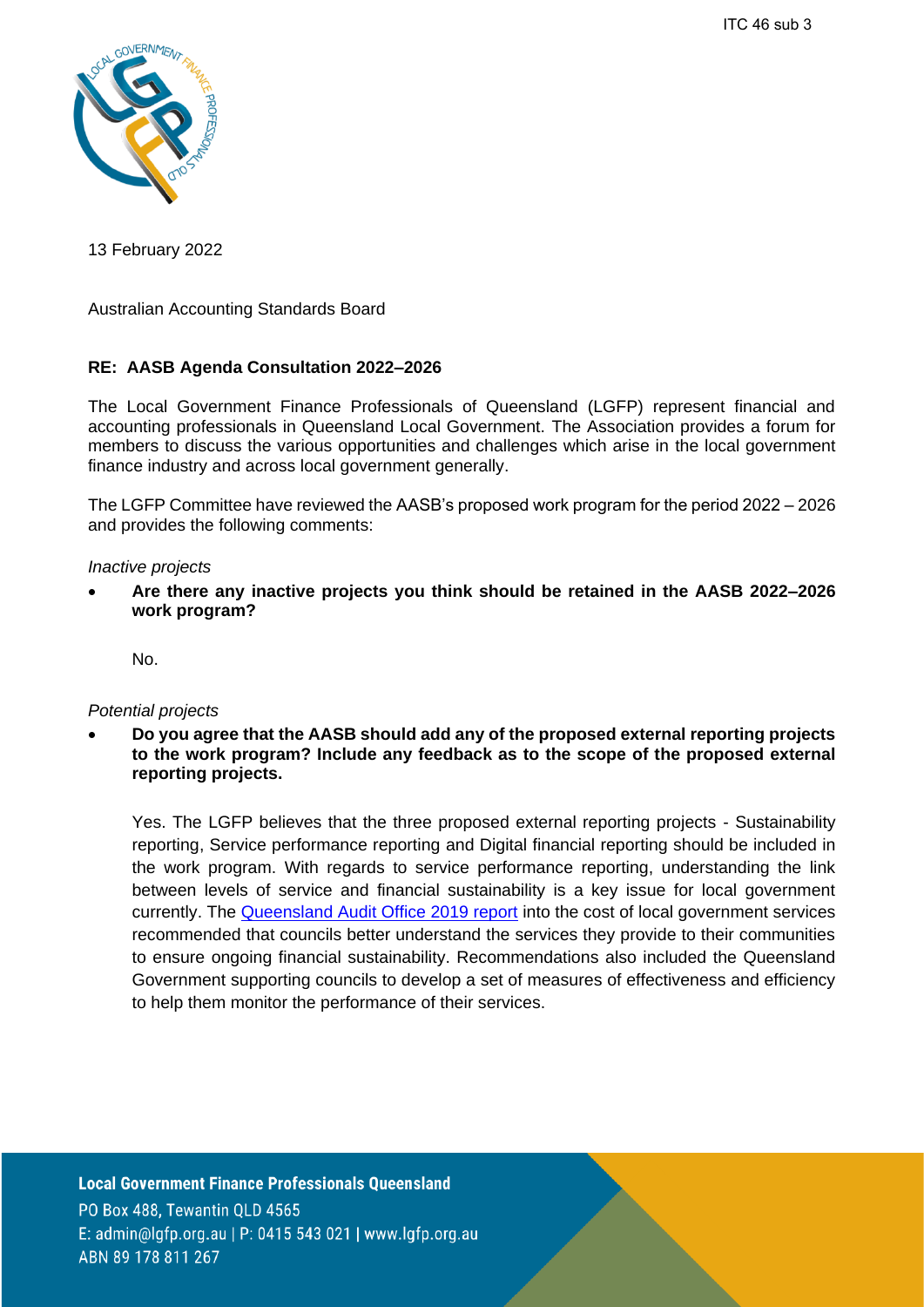### • **Are there any other projects you think the AASB should include as part of its work program for 2022–2026? Specify the scope of these projects and take into consideration the AASB's capacity for additional projects.**

The LGFP encourages the AASB to start to look at investing resources into the establishment of a standard to cover landfill rehabilitation obligations. This is a current issue local government is grappling with on a number of fronts, from consistency in recognition and calculation of liabilities through to implications on broader council sustainability.

The industry across Australia would benefit from some overarching guidance from the AASB (similar to the South Africa experience). The LGFP would be happy to discuss further if the AASB has appetite to progress this initiative.

# • **What priority would you give to each of the potential projects – high, medium or low?**

Sustainability reporting – medium Service performance reporting – high Digital financial reporting - low

### *Research projects*

# • **Do you agree that the AASB should add any of the proposed research projects to the work program?**

The LGFP supports the following projects to be added to the AASB work program:

*Accounting Standards research projects:*

Intangible assets: recognition and measurement

*External reporting research projects:*

- Sustainability reporting
- Service performance reporting

# *Technology and reporting research projects*

- Digital financial reporting
- **Are there any other research projects you think the AASB should include as part of its work program for 2022–2026? Specify the scope of these projects and take into consideration the AASB's capacity for additional projects.**

No.

# • **What priority would you give to each of the potential projects – high, medium or low?**

Intangible assets: recognition and measurement - medium Sustainability reporting - medium Service performance reporting - high Digital financial reporting - low